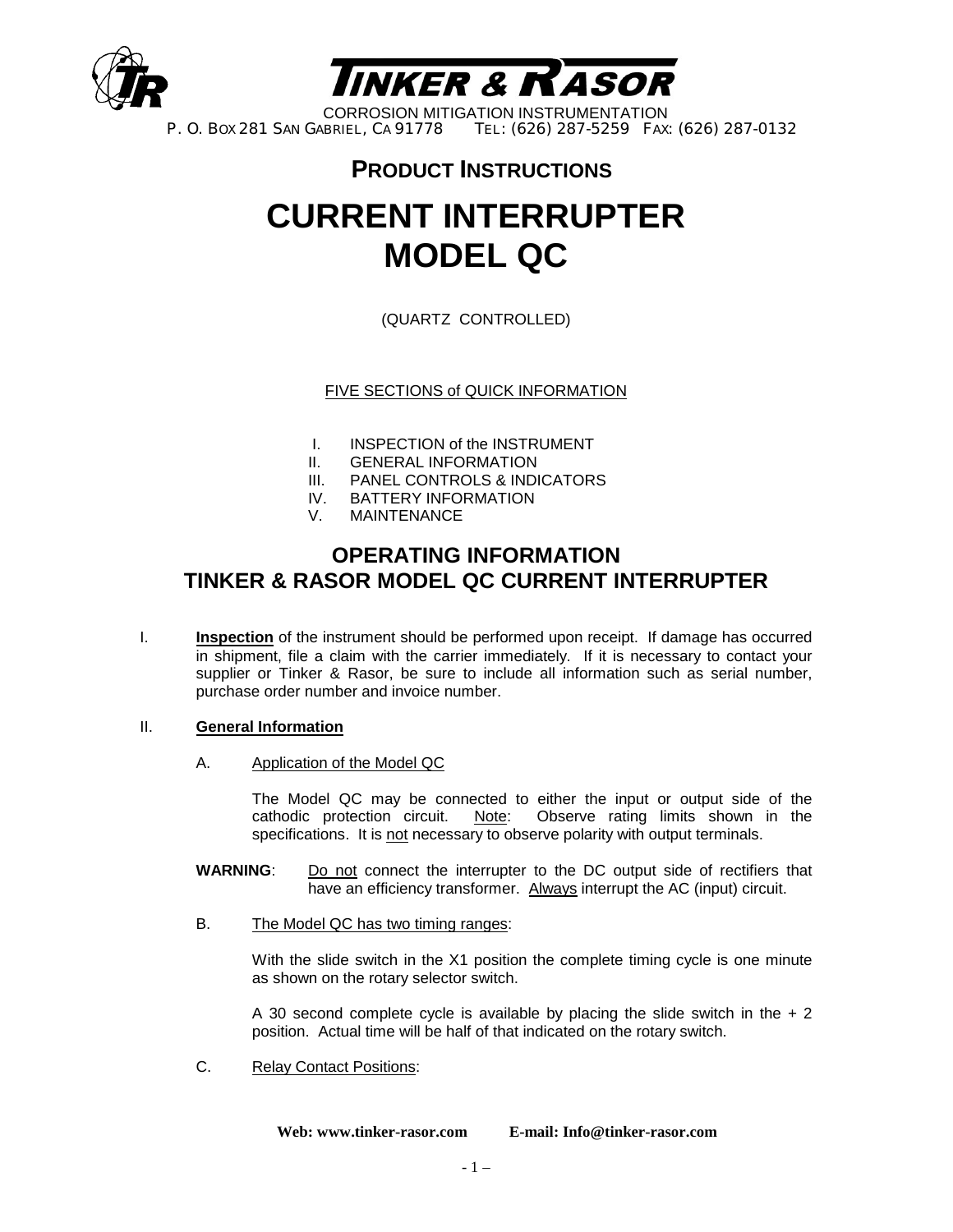



CORROSION MITIGATION INSTRUMENTATION<br>P. O. Box 281 SAN GABRIEL, CA 91778 TEL: (626) 287-5259 FAX: TEL: (626) 287-5259 FAX: (626) 287-0132

## **PRODUCT INSTRUCTIONS**

Relay is "OPEN" under the following conditions:

- 1. When the power switch is in the "OFF" position.
- 2. During the second portion of the operating cycle.

Relay is "CLOSED" under the following conditions:

- 1. When the power switch is in the "ON" position and the operate/reset switch is in the "RESET" position.
- 2. During the first portion of the operating cycle.
- D. Interrupter Power Sources
	- Uses 12 volt lantern battery.
	- Interrupter is delivered with a standard 12 volt lantern battery; but any external DC source between 10 VDC and 15 VDC may be used if desired.

(See battery information).

#### III. **Panel Switches and Indicator**

- A. Switches
	- 1. Operate/reset switch: Place in "RESET" position.
	- 2. Slide switch: X1 position.
	- 3. Power ON/OFF switch "ON" position, this will close the relay contact.
	- 4. Select timing cycle on rotary switch.
	- 5. Start timing by switching OPERATE/RESET toggle to OPERATE. Using an accurate time source, start timing on exact one-minute times. The Model QC will be as accurate as a good watch during its operation.

 First portion of timing cycle is with relay contacts closed. For a shorter operating cycle, place slide switch in + 2 position.

 Two or more Model QC Current Interrupters may be synchronized by starting on any exact time.

B. Indicator

Meter: Provides a continuous readout of the battery conditions. Battery should be replaced if pointer falls in "REPLACE" area.

C. Terminal Lugs:

 The terminal lugs are the rugged, heavy duty copper SLU type, rated at 70 amperes. Versatility and convenience permit both lug and clamping type connections. Polarity of terminals is unimportant.

**Web: www.tinker-rasor.com E-mail: Info@tinker-rasor.com**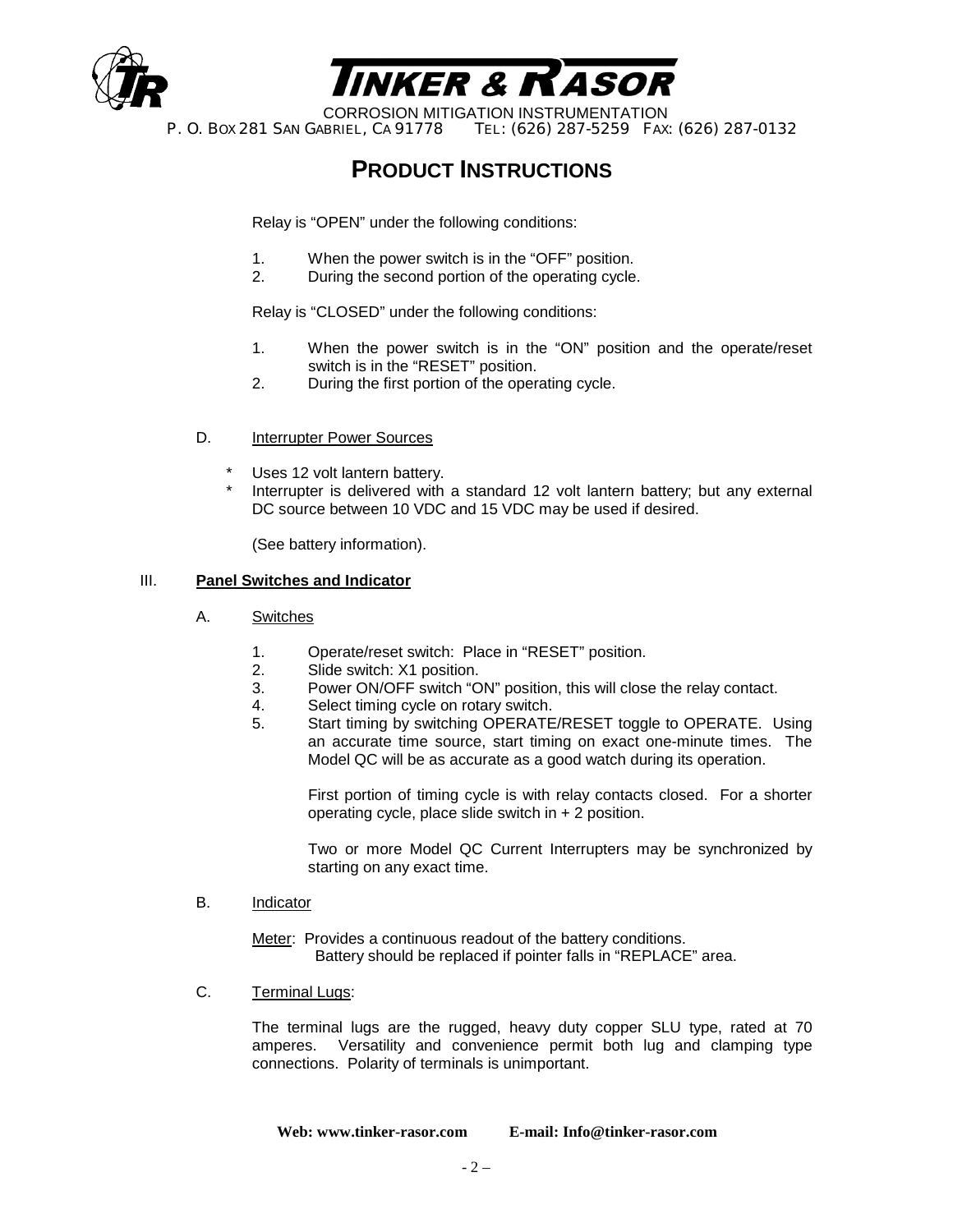



CORROSION MITIGATION INSTRUMENTATION<br>P. O. Box 281 SAN GABRIEL, CA 91778 TEL: (626) 287-5259 FAX: TEL: (626) 287-5259 FAX: (626) 287-0132

## **PRODUCT INSTRUCTIONS**

#### IV. **Battery Information**

Battery performance is related to the following factors:

A. Duration of the timing cycles -

 The shorter the "RELAY CLOSED" time, the longer will be the useful battery life. Typical up to 40 hours or longer.

B. Minimum available voltage -

 When the battery voltage falls below 9 volts, there may not be enough power available to operate the relay.

- Note: Meter indications within the "OK" area do not forecast remaining operating hours.
- C. Ambient temperatures -

 At 32 degrees Fahrenheit, the battery delivers less than 50% of its energy. At 22 degrees Fahrenheit, the battery may not deliver enough energy to operate the Interrupter. (At these temperatures, an automotive 12 volt battery can be used).

- Note: Additional battery information is available from Tinker & Rasor, P.O. Box 281, San Gabriel, CA 91778-0281.
- D. Installation Procedures -

When replacing the battery, observe polarity (red = positive, black = negative). Reversed polarity will cause the meter needle to deflect to the left, off-scale, indicating an improper connection. The Model QC will not be harmed by such a connection, but it will not operate.

Use only 12 volt batteries such as:

- Burgess #TW2-X or #TW2
- RCA #VS342
- Eveready #732

It is useful to carry an extra battery when working in remote field locations.

#### V. **Maintenance**

 The Current Interrupter does not require maintenance other than occasional battery replacement. Normal care in use and storage will give many years of trouble-free service. However, should the Current Interrupter require factory service, ship (freight prepaid) to Tinker & Rasor, 417 Agostino Road, San Gabriel, California 91776. Immediate service is guaranteed.